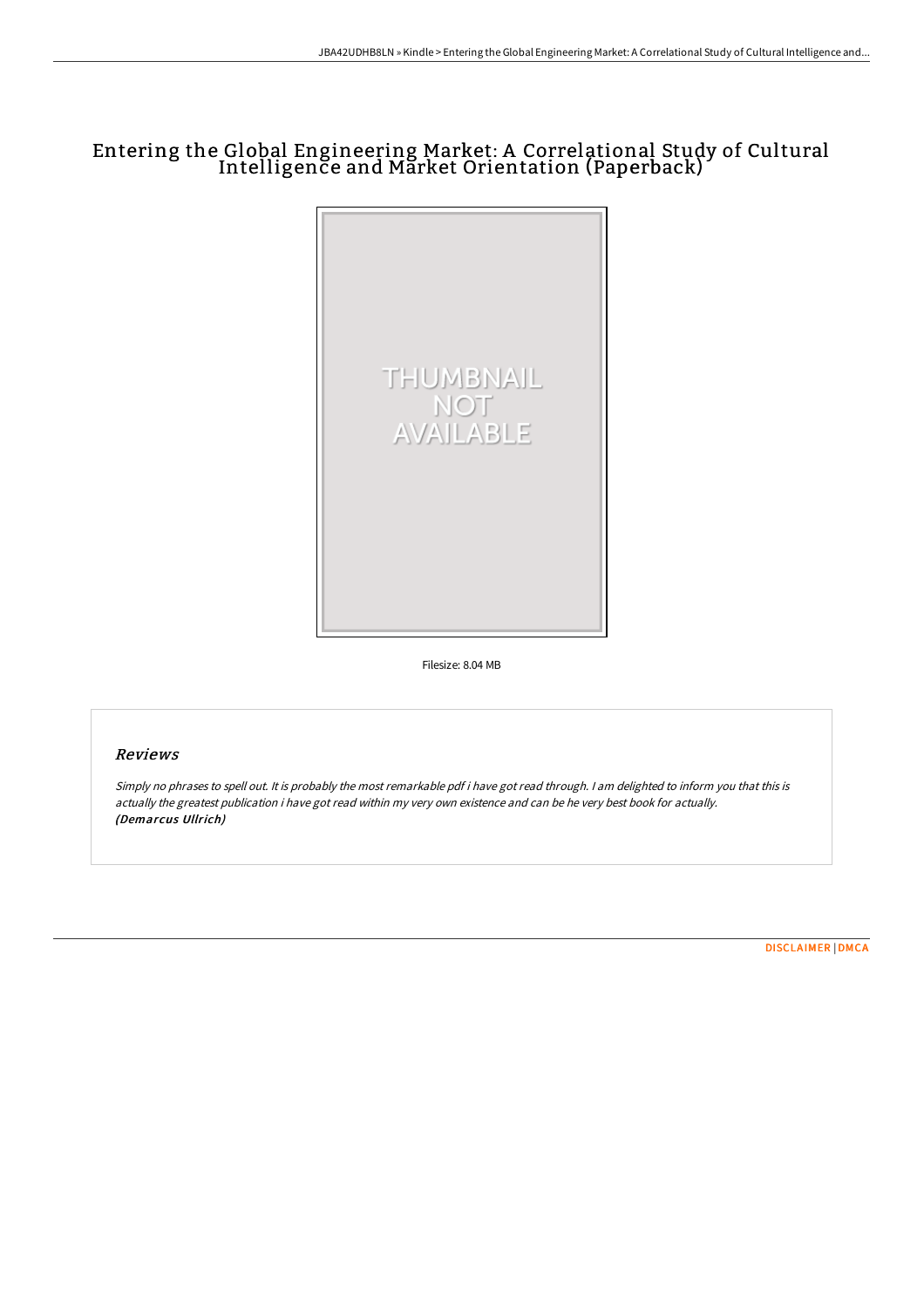## ENTERING THE GLOBAL ENGINEERING MARKET: A CORRELATIONAL STUDY OF CULTURAL INTELLIGENCE AND MARKET ORIENTATION (PAPERBACK)



Createspace Independent Publishing Platform, United States, 2016. Paperback. Condition: New. Language: English . Brand New Book \*\*\*\*\* Print on Demand \*\*\*\*\*. Faced with increasing domestic competition from non-U.S. firms and a growing global marketplace, U.S.-based engineering firms have turned their focus to globalizing their services. Understanding the multifaceted cultural aspects of marketing and penetrating the global engineering market requires heightened cross-cultural leadership competencies in tandem with a strategic market orienting activities. The purpose of this quantitative correlational study was to determine any relationship that may exist between the variables of cultural intelligence and market orientation of decision makers at U.S.-based engineering firms to the dependent variable of entering the global marketplace. Participants were composed of senior-level global engineering and marketing decision makers from U.S.-based engineering firms listed on ENR s Top Global and International Design Firms listings. The study included an online survey consisting of the Cultural Intelligence Scale and the individual market orientation scale, the I-MARKOR instrument. Statistical correlational analysis of the collected data indicated some positive relationships between factors of cultural intelligence and global market orientation. The analysis indicated a significant relationship exists between the aggregates of cultural intelligence and global market orientation. The study conclusions should assist globally-focused engineering firms to better penetrate the worldwide marketplace and to recognize the benefits of cultural intelligence and global market orientation leadership skillsets. Since there was a significant relationship between cultural intelligence and individual market orientation, global-looking domestic engineering firms are encouraged to invest deeper in enhancing the factors that comprise cultural intelligent leadership decisions in the organization. The recommendations presented in the research study outline suggestions for future research and practice.

€ Read Entering the Global Engineering Market: A [Correlational](http://digilib.live/entering-the-global-engineering-market-a-correla.html) Study of Cultural Intelligence and Market Orientation (Paperback) Online

**B** Download PDF Entering the Global Engineering Market: A [Correlational](http://digilib.live/entering-the-global-engineering-market-a-correla.html) Study of Cultural Intelligence and Market Orientation (Paperback)